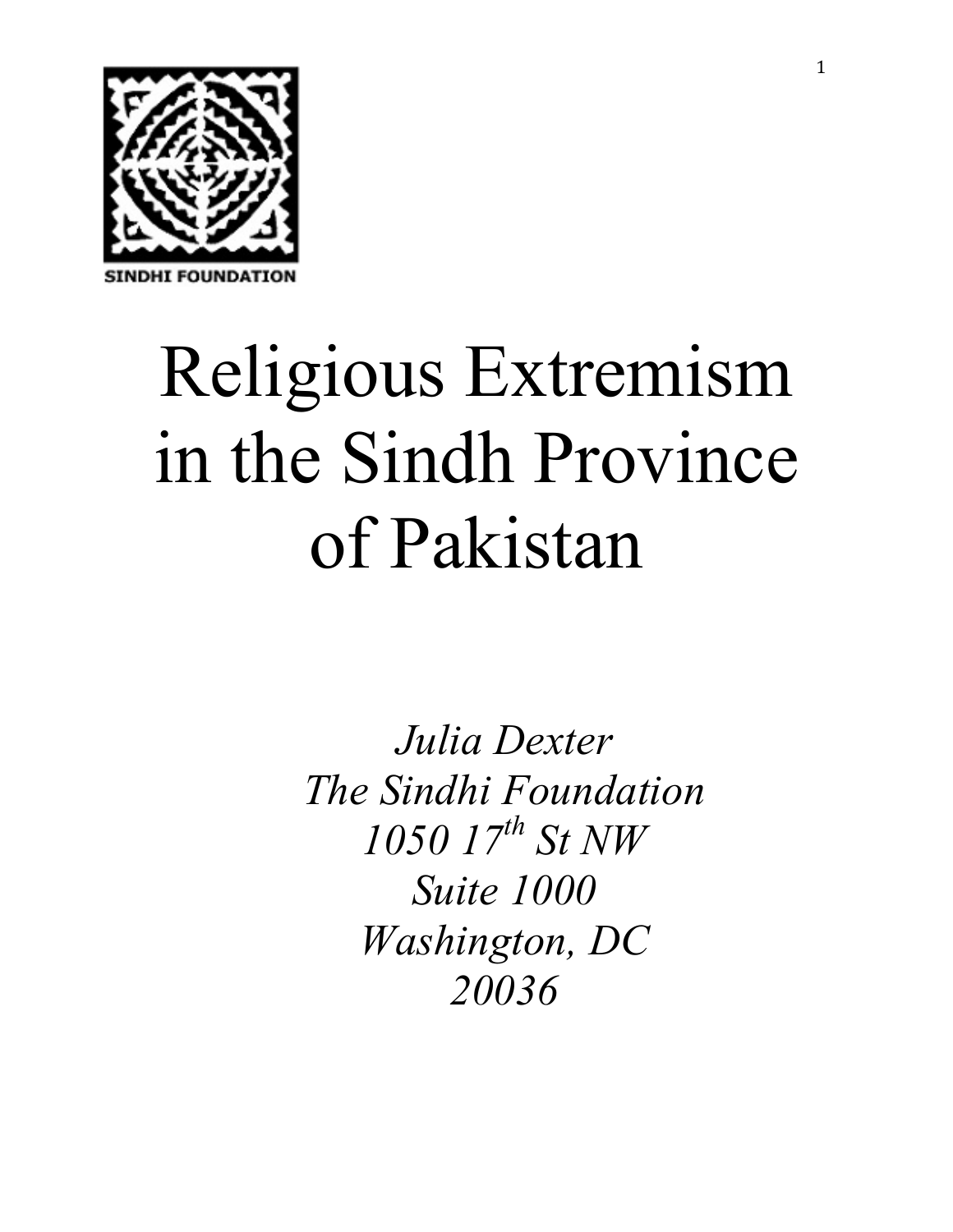When evaluating the rising instances of religious extremism in the province of Sindh, one must consider the education that children are receiving. Both state and religious education are contributing to the rise of extremism; in order to combat this, the state must strengthen their school system to make public education more appealing than madrasas run by extremist organizations. Furthermore, the public school curriculum needs to be altered to stop the promotion of Islam and perpetuate the hatred towards other religions, specifically Hinduism. With education reform, the state can combat extremism at its most crucial level and can slow the flow of individuals into extremist networks.

From January 1 to June 24 of 2016 there were 178 terror related incidents in Sindh alone. This includes attacks and killings, but also arrests and weapon seizures. There are 176 days in that period, indicating an incidence frequency of more than one per day.<sup>1</sup> There have been strong civil society responses to many of these occurrences, and the government must continue to support civil society to show its condemnation for these attacks. Civil society is the best way to encourage government response, so civil society must remain active and diligent in the fight against religious extremism.

# *Public School Education and Religious Extremism*

The cycle that perpetuates religious extremism begins with the failures of state education. Public education does not provide students with adequate skills to navigate the job market as adults. This has led to an increased drop out rate. Public schools are under funded and lack the infrastructure to support the amount of children that need education.<sup>2</sup> For the children that do receive a public education, the textbooks they are provided with are bias towards Islam. While Islam is the dominant faith, there are significant Christian and Hindu minorities. Many textbooks provided to public schools in Sindh promote the idea that Hindus are inferior and violent.

"Hindus have tried all their means to harm Muslims of the Indian Subcontinent and killed millions of Muslims. They were deprived of their assets and properties.<sup>3</sup>

This except, from a 2011 textbook, clearly advances fear and hatred towards Hindus. While there have historically been fighting between Hindus and Muslims on the Indian subcontinent, this excerpt is framed in a subjective way that is ignominious towards Hindus. This perpetuates aggression and hostility between Muslims and Hindus and discourages Hindus from attending public schools.

<sup>&</sup>lt;sup>1</sup>"Sindh Assessment- 2015," last modified 2001,

http://www.satp.org/satporgtp/countries/pakistan/sindh/index.html

 $2$  The British Council. "Paving the way for improved education in Sindh, Pakistan," last modified 2016, https://www.britishcouncil.org/partner/international-development/news-and-events/pavingway-improved-education-sindh-pakistan

<sup>3</sup> Safiq, Irsa. *Teaching Intolerance in Pakistan: Religious Bias in Public School Textbooks.*  Islamabad: Peace and Education Foundation, 2016. June, 2016.

http://www.uscirf.gov/sites/default/files/USCIRF\_Pakistan\_FINALonline.pdf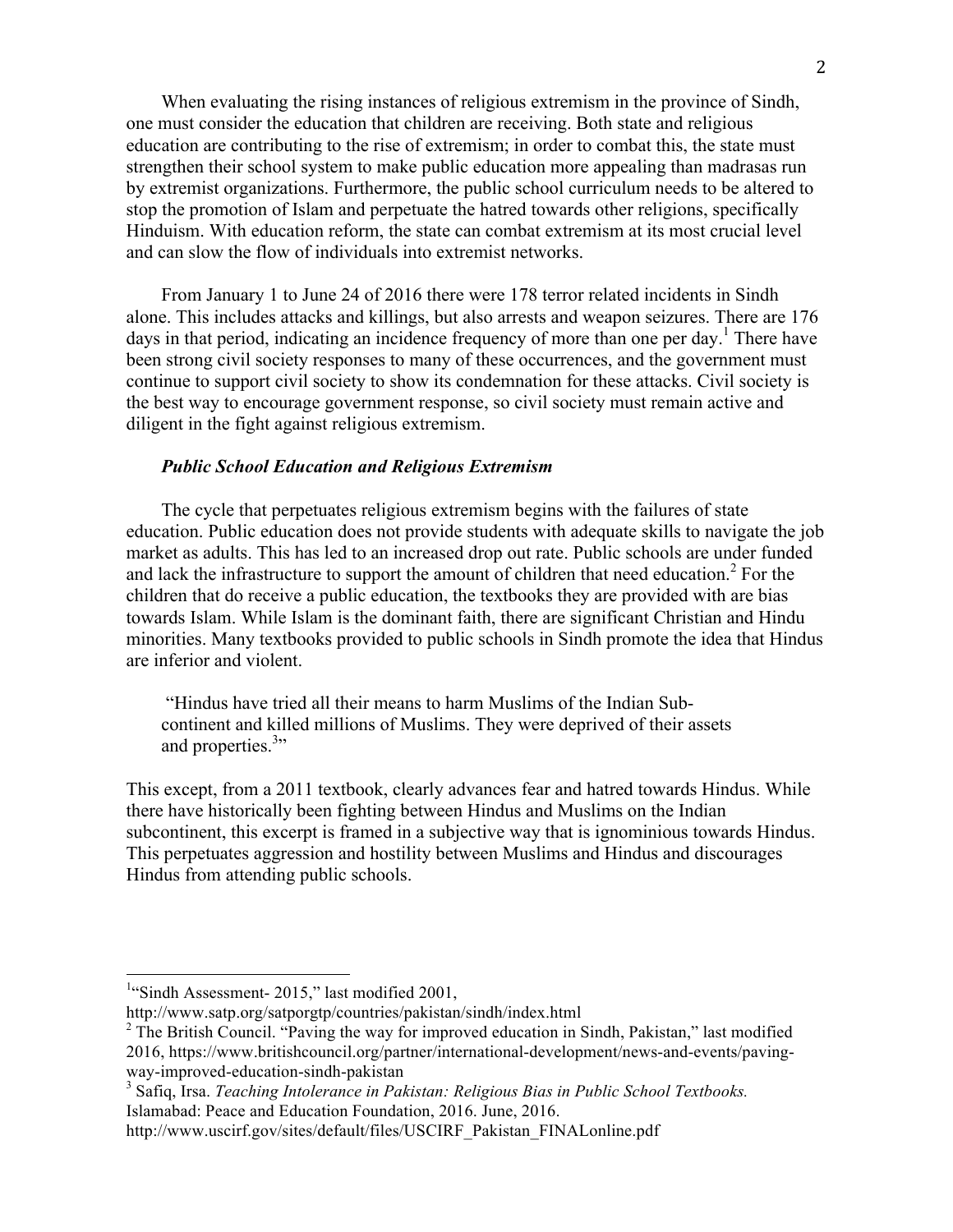After a review of the textbooks in 2011 and 2015, the United States Commission on International Religious Freedom published a report that detailed the comparison of findings between 2011 and 2015 in each province of Pakistan.



2 A total of 78 books from all four provinces have been studied. The books included Urdu, Islamic Studies, Pakistan Studies, and Social Studies/History from grade 5 to 10 of all four provinces of Pakistan. 24 out of 78 books were found to contain biases.

http://www.uscirf.gov/sites/default/files/USCIRF\_Pakistan\_FINALonline.pdf

As the chart clearly indicates, Sindh had one of the highest occurrences of objectionable content in public school textbooks in 2015. <sup>4</sup> This feeds into the occurrence of religious extremism because children are taught inaccurate information that perpetuates hateful stereotypes.

| TABLE 4: NUMBER OF NEW INTOLERANT PASSAGES BY SUBJECT IN SINDH |                |                |                   |        |                              |                |                   |       |
|----------------------------------------------------------------|----------------|----------------|-------------------|--------|------------------------------|----------------|-------------------|-------|
|                                                                | Grade          |                |                   |        |                              |                |                   |       |
| Subject                                                        | 5              | 6              | 7                 | 8      | 9                            | 9/10           | 10                | Total |
| Urdu                                                           |                | $\blacksquare$ | 7                 | $\sim$ | ٠                            | 4              | $\qquad \qquad =$ | 12    |
| <b>Social Studies</b>                                          | 0              | з              | 2                 | 5      | $\qquad \qquad \blacksquare$ | $\blacksquare$ | ٠                 | 10    |
| <b>Pakistan Studies</b>                                        | $\blacksquare$ | $\blacksquare$ | $\qquad \qquad =$ |        | $\qquad \qquad =$            | 3              | $\qquad \qquad =$ | з     |
| <b>Islamic Studies</b>                                         | $\blacksquare$ | $\blacksquare$ | $\qquad \qquad =$ | 2      | $\qquad \qquad =$            |                | $\blacksquare$    | 3     |
| Total                                                          |                | 3              | 9                 |        | ٠                            | 8              | ۰                 | 28    |

http://www.uscirf.gov/sites/default/files/USCIRF\_Pakistan\_FINALonline.pdf

The chart above details which textbooks contain the most bias content. Without adjustment to the information in the textbooks, hateful content will continue to circulate, adding to a culture of increasing extremism.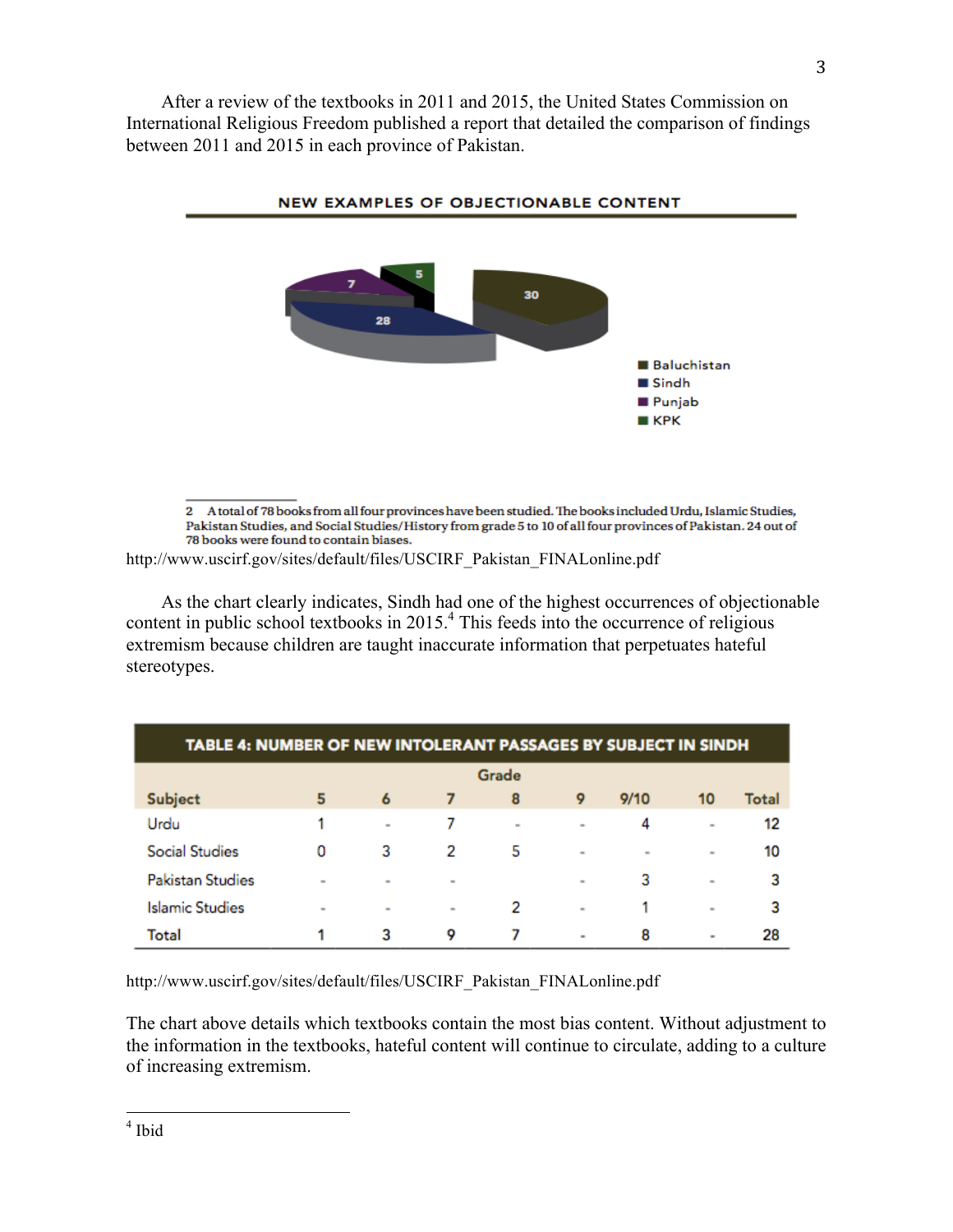Another contributing factor is the appeal of madrasa education in comparison to public school education. Public school education in Sindh is not necessarily underfunded, however the funding is wrongly appropriated; 70% of the budget goes towards paying teacher salaries, while only 18% goes towards maintenance of primary and secondary schools. Of the 43,000 government run schools, 20,000 have one room, 8,000 schools lack shelter and 27,000 have no electricity. The final 12% of the budget is for maintenance and development of new schools, but so little money is allocated towards this that millions of children are left without access to education  $\frac{5}{5}$ 

The largest portion of the budget funds the salaries of teachers, however, teacher absenteeism is prevalent. Educators are a part of the bureaucratic system, leaving them vulnerable to corruption. Teachers are appointed by the education department, making bribery and salary sharing with higher up education officials a common practice. While some are appointed off of their merit and passion, many work the bureaucratic chain and receive wide spread benefits with few actual appearances in the classroom.<sup>6</sup> This leaves students with the inability to receive an education at a public school, increasing the appeal of a madrasa.

# *Madrasa Education and Religious Extremism*

This is where the shortcomings of public education are truly exposed. Because a high majority of the schools in Sindhi do not provide proper shelter and other necessary facilities, families turn to religious education at a madrasa. The state created a Pakistan Madrasa Education Board (PMEB) to establish a network of "model madrasas" and to regulate others. The board encouraged madrasas to provide both religious and secular education, however, many madrasas resist registering in order to keep their autonomy. To incentivize registration, the government promised funding to those that complied. Extremist groups opposed this effort and eventually the government backed down on their initiative.<sup>7</sup> The extremist groups that run many of these madrasas have the capital to appeal to a significant portion of the population. With schools that provide proper shelter, electricity and often have more than one classroom, extremist madrasas pull in children and families with the promise of a safe and fulfilling education. Their facilities are often better than a typical madrasa because a larger network funds them.

The madrasas have a strong following among the less fortunate sections of both rural and urban Pakistan. With the spread of radical Islam into the hinterland of the country the madrasas have started to behave like a center of power and politics. Therefore, the construction of madrasas generally receives more funds and donations in comparison to schools.<sup>8</sup>

Although most madrasas are not linked to any terrorist organization, they tend to teach an exclusionary worldview, denouncing other sects of Islam and other religions more generally.<sup>9</sup>

 

<sup>5</sup> International Crisis Group, *Education Reform in Paksitan.* Islamabad:Brussels. June 2014. Pg. 16  $6$  Ibid pg. 20

 $<sup>7</sup>$  Bhattacharya, Sanchita. Madrasa Education in Pakistan: In the Context of Government Policy,</sup> Global Education Magazine. http://www.globaleducationmagazine.com/madrasa-education-pakistancontext-government-policy/

<sup>8</sup> Ibid.

<sup>&</sup>lt;sup>9</sup> Ali, Saleem H. "Pakistan's Madrasas: The Need for International Reform and the Role of International Assistance," Brookings Doha Center. August 2009.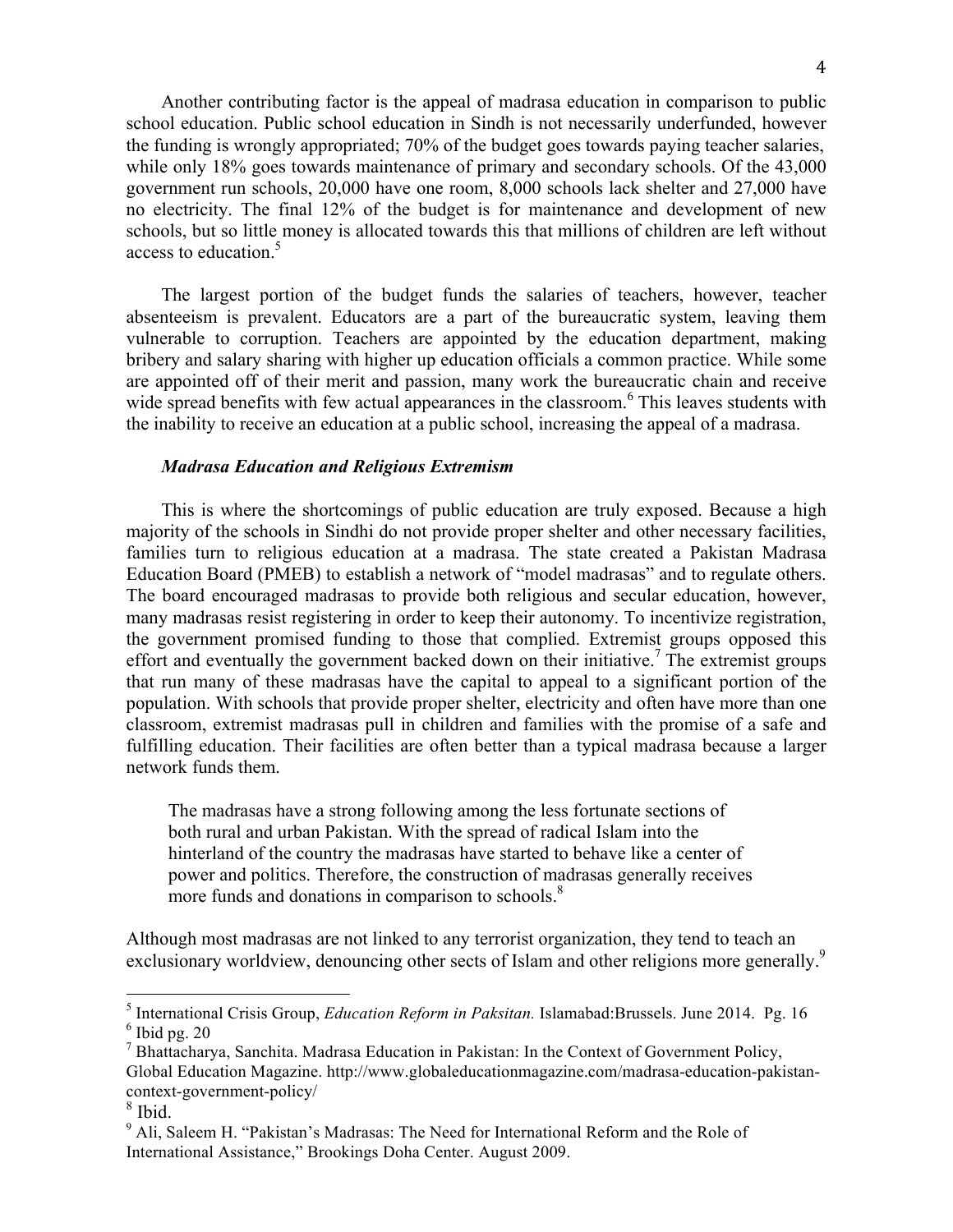However, the madrasas that are run by terrorist or extremist organizations tend to funnel students deeper into their groups.



# Table 1: Sect-wise increase in the number of madrassas

### Source: (Rahman 2008: 64)

http://www.academia.edu/17631134/The Madrasa Conundrum State of Religious Education in P akistan

As the graph above details, there was almost a 400% increase in the number of madrasas across Pakistan between 1988 and 2002. These madrasas fall under different sects, which increases the amount of sectarian conflict between citizens. Even if the majority of these madrasas do not preach violent messages, they are adding to the level of sectarian unrest.

Another issue surrounding madrasa education is the lack of applicable skills that students learn. The curriculum is almost entirely religious which leaves students with little scientific or mathematic education. This is especially problematic for after students graduate, they are unlikely to find a job due to their lack of skills and knowledge in core subjects.<sup>10</sup> This has the potential to lead students into a cycle of extremism; if they are unable to get jobs they may find themselves back in the hands of extremist organizations.

This is not to denounce madrasas or Islamic teachings, as there are a high number of registered madrasas that provide many children with quality education. Rather, this is an evaluation of the madrasas that are resistive to state regulation—clearly indicating a curriculum that is conflicting with what the states believes should be taught. Although state curriculum also needs to be updated and reevaluated, the state has an interest in combating extremist organizations and their teachings.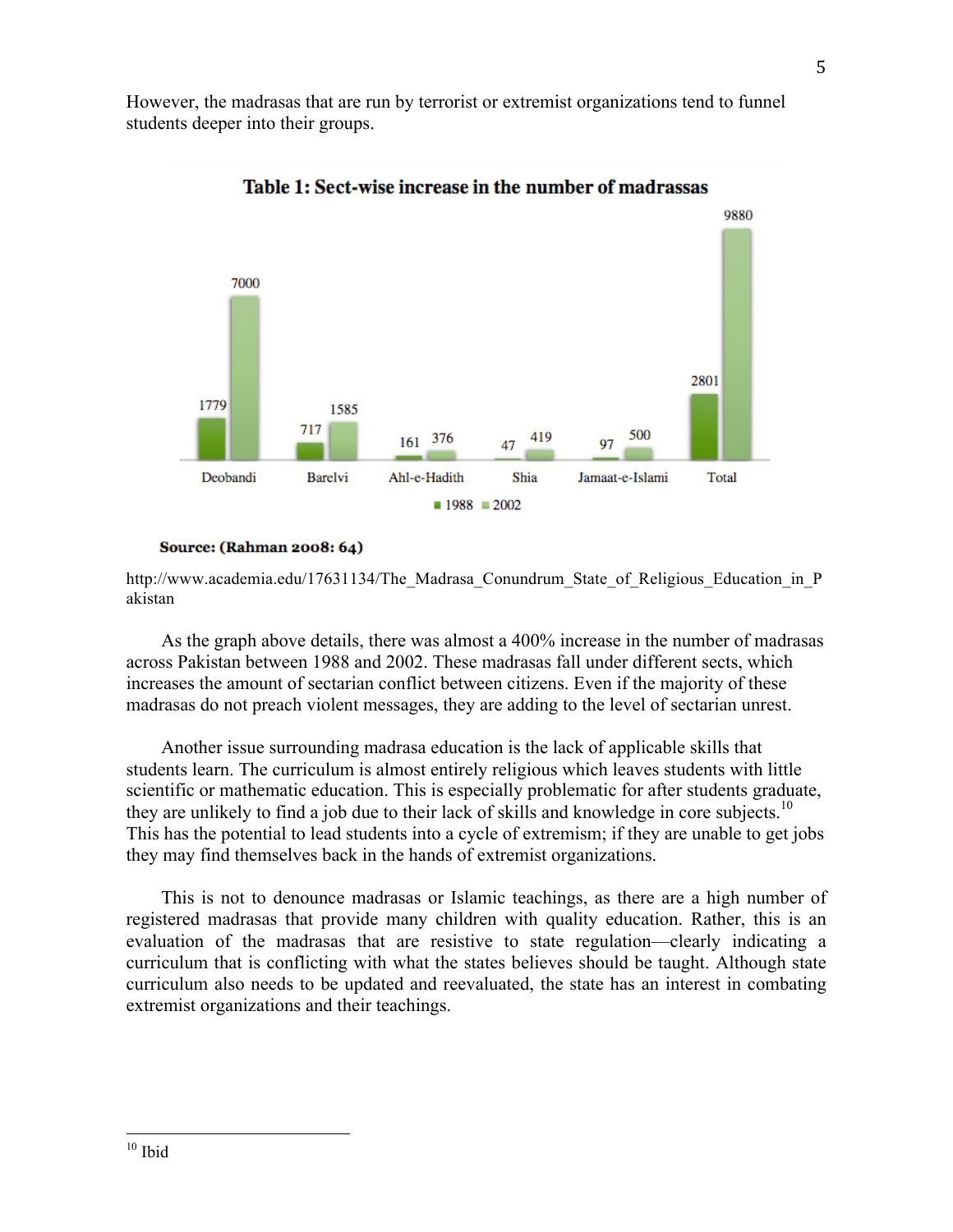# *Policy Recommendations*

- 1. Pakistan needs to have stronger restrictions on the education madrasas can provide. They need to require registration and investigate madrasas that do not comply. The state needs to ensure that students are not being taught extremist messages, but also that they are learning skills that will be applicable later in life.
- 2. In Sindh, more funding needs to be allocated to maintenance and expansion of schools. Salaries of absentee teachers need to be reduced and teachers must become accountable through random checks on schools by the Department of Education.
- 3. The curriculum in public schools needs to be altered through the provision of new textbooks. These new books must be objective in their discussion of religion and ethnicity.
- 4. The Department of Education must have more rigorous standards for teachers who should be subject to checks in the classroom to ensure that absentee teachers are no longer hired.
- 5. Rather than the United States giving USAID money towards the expansion of education in Pakistan, the US should foster relationships between madrasas in Sindh and in places like West Bengal, where religious education is of such a high quality that many non-Muslims are actively enrolled. These madrasas teach a pluralist message and provide children with both a secular and religious education. 64% of Bengali madrasas provide vocational training, ensuring that their students will have applicable skills in the job marker.<sup>11</sup> This program could be of great influence to registered madrasas in Sindh. This is not to undermine the Islamic teachings that madrasas seek to project, but rather to institute a more complete education that many Islamic principles call for and to foster the idea of civilization that Islam calls for.
- 6. Civil society must demand government accountability on this front; both in education reform and in the overall fight against extremist groups.

# *Conclusions*

With adjustments to how teachers are hired and monitored, the state of Pakistan can make public school more appealing and more suitable for children. Hiring teachers that are passionate and accountable could change the educational system. In addition to hiring procedures, funding needs to be adjusted. Teacher's salaries are a massive proportion of budget, which should only be given if the teacher comes to school. Absentee teachers should not receive their pay and should immediately be reprimanded. This way, the state is ensuring that the educational budget is not feeding into corruption. The rest of the budget needs to be spent on school maintenance and construction, as well as keeping the textbooks up to date. Although that is the first step, removing textbook bias is no less important. This way, marginalization of religious minorities does not become engrained into society. Although textbook bias many not be a deterrent for most Muslims, it teaches children that they are better or worse than someone else, potentially leading to hostility and violence between religious groups.